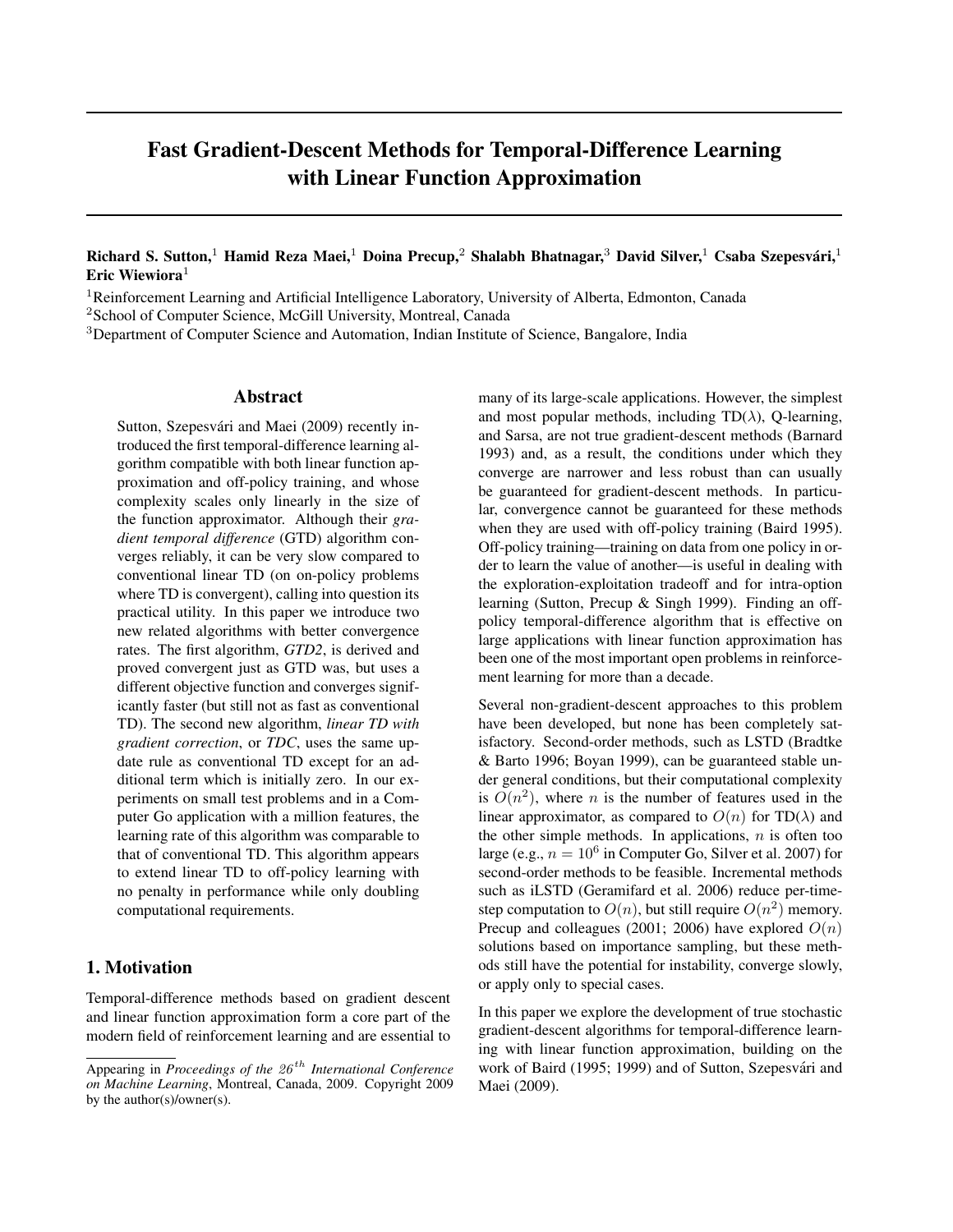#### 2. Linear value-function approximation

We consider a prototypical case of temporal-difference learning, that of learning a linear approximation to the state-value function for a given policy and Markov decision process (MDP) from sample transitions. We take both the MDP and the policy to be stationary, so their combination determines the stochastic dynamics of a Markov chain. The state of the chain at each time  $t$  is a random variable, denoted  $s_t \in \{1, 2, ..., N\}$ , and the state-transition probabilities are given by a matrix  $P$ . On each transition from  $s_t$  to  $s_{t+1}$ , there is also a reward,  $r_{t+1}$ , whose distribution depends on both states. We seek to learn the parameter  $\theta \in \mathbb{R}^n$  of an approximate value function  $V_\theta : \mathcal{S} \to \mathbb{R}$  such that

$$
V_{\theta}(s) = \theta^{\top} \phi_s \approx V(s) = E \left\{ \sum_{t=0}^{\infty} \gamma^t r_{t+1} \mid s_0 = s \right\}, \tag{1}
$$

where  $\phi_s \in \mathbb{R}^n$  is a feature vector characterizing state s, and  $\gamma \in [0, 1)$  is a constant called the *discount rate*.

In this paper we consider *one-step* temporal-difference learning (corresponding to  $\lambda = 0$  in TD( $\lambda$ )), in which there is one independent update to  $\theta$  for each state transition and associated reward. There are several settings corresponding to how the state transitions are generated. In the on-policy setting, for example, the state transitions come directly from the continuing evolution of the Markov chain. We assume that the Markov chain is ergodic and uni-chain, so there exists a limiting distribution  $d$  such that  $d_s = \lim_{t \to \infty} \mathbb{P}(s_t = s)$ .<sup>1</sup> In the on-policy case, d is linked to the transition probabilities (in particular, we know that  $P<sup>T</sup>d = d$ ) and this linkage is critical to the convergence of algorithms such as conventional TD (Tsitsiklis & Van Roy 1997). In this paper, we consider a general setting (introduced in Sutton, Szepesvari & Maei 2009) in which ´ the first state of each transition is chosen i.i.d. according to an arbitrary distribution  $d$  that may be unrelated to  $P$ (this corresponds to off-policy learning). This setting defines a probability over independent triples of state, next state, and reward random variables, denoted  $(s_k, s'_k, r_k)$ , with associated feature-vector random variables  $\phi_k = \phi_{s_k}$ and  $\phi'_k = \phi_{s'_k}$ . From these we can define, for example, the temporal-difference error,

$$
\delta_k = r_k + \gamma \theta_k^{\top} \phi'_k - \theta_k^{\top} \phi_k,
$$

used in the conventional linear TD algorithm (Sutton 1988):

$$
\theta_{k+1} \leftarrow \theta_k + \alpha_k \delta_k \phi_k, \tag{2}
$$

where  $\alpha_k$  is a sequence of positive step-size parameters.

### 3. Objective functions

An objective function is some function of the modifiable parameter  $\theta$  that we seek to minimize by updating  $\theta$ . In gradient descent, the updates to  $\theta$  are proportional to the gradient or sample gradient of the objective function with respect to  $\theta$ . The first question then, is what to use for the objective function? For example, one natural choice might be the mean squared error (MSE) between the approximate value function  $V_\theta$  and the true value function V, averaged over the state space according to how often each state occurs. The MSE objective function is

$$
\begin{array}{rcl} \text{MSE}(\theta) & = & \sum_{s} d_s \left( V_{\theta}(s) - V(s) \right)^2 \\ \stackrel{\text{def}}{=} & \parallel V_{\theta} - V \parallel_{D}^{2} .\end{array}
$$

In the second equation,  $V_\theta$  and V are viewed as vectors with one element for each state, and the norm  $|| v ||_D^2 = v^\top Dv$ is weighted by the matrix  $D$  that has the  $d_s$  on its diagonal.

In temporal-difference methods, the idea is instead to use an objective function representing how closely the approximate value function satisfies the Bellman equation. The true value function V satisfies the Bellman equation exactly:

$$
V = R + \gamma PV
$$
  

$$
\stackrel{\text{def}}{=} TV,
$$

where R is the vector with components  $E\{r_{t+1} | s_t = s\}$ and T is known as the *Bellman operator*. A seemingly natural measure of how closely the approximation  $V_\theta$  satisfies the Bellman equation is the *mean-square Bellman error*:

$$
\text{MSBE}(\theta) = ||V_{\theta} - TV_{\theta}||_{D}^{2}. \tag{3}
$$

This is the objective function used by the most important prior effort to develop gradient-descent algorithms, that by Baird (1995, 1999). However, most temporal-difference algorithms, including TD, LSTD, and GTD, do not converge to the minimum of the MSBE. To understand this, note that the Bellman operator follows the underlying state dynamics of the Markov chain, irrespective of the structure of the function approximator. As a result,  $TV_{\theta}$  will typically not be representable as  $V_{\theta}$  for any  $\theta$ . Consider the projection operator  $\Pi$  which takes any value function v and projects it to the nearest value function representable by the function approximator:

$$
\Pi v = V_{\theta} \text{ where } \theta = \arg\min_{\theta} \| V_{\theta} - v \|_{D}^{2}.
$$

In a linear architecture, in which  $V_{\theta} = \Phi \theta$  (where  $\Phi$  is the matrix whose rows are the  $\phi_s$ ), the projection operator is linear and independent of  $\theta$ :

$$
\Pi = \Phi(\Phi^{\top} D \Phi)^{-1} \Phi^{\top} D
$$

<sup>&</sup>lt;sup>1</sup>Our results apply also to the episodic case if  $d_s$  is taken to be the proportion of time steps in state  $s$ . In this case, the sum in  $(1)$ is only over a finite number of time steps, the rows of  $P$  may sum to less than 1, and  $\gamma$  may be equal to 1 (as long as  $(\gamma P)^\infty = 0$ ).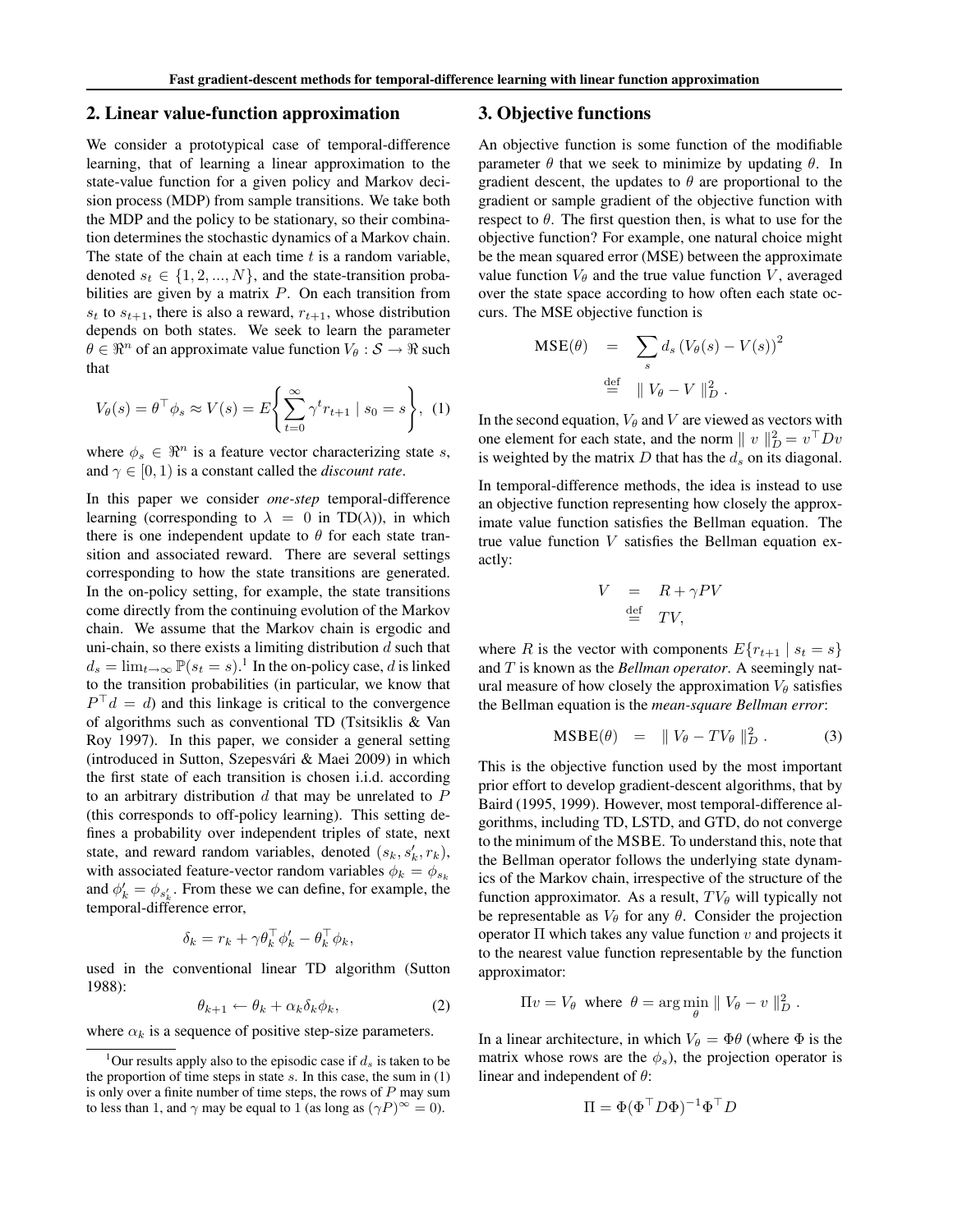

*Figure 1.* Geometric relationships between the square roots of the two Bellman-error objective functions.

All the algorithms mentioned above find or converge to a fixpoint of the composed projection and Bellman operators, that is to a value of  $\theta$  such that

$$
V_{\theta} = \Pi T V_{\theta}.
$$
 (4)

We call this value of  $\theta$  the TD fixpoint. In the current work, we take as our objective the deviation from this fixpoint. That is, we use as our objective function the mean-square *projected* Bellman error:

$$
\text{MSPBE}(\theta) = \| V_{\theta} - \Pi T V_{\theta} \|_{D}^{2} . \tag{5}
$$

Figure 1 shows the relationship between this and the MSBE objective function geometrically. Although many previous works have highlighted the goal of achieving the TD fixpoint (4), the present work seems to be the first to focus on the MSPBE as an objective function to be minimized (but see Antos, Szepesvári and Munos 2008, p. 100). Further insight into the difference between the two Bellman error objective functions can be gained by considering the episodic example in Figure 2.

Finally, we close this discussion of objective functions by giving the function used to derive the original GTD algorithm. This objective function does not seem to have a ready geometric interpretation. Here we call it the *norm of the expected TD update*:

$$
NEU(\theta) = \mathbb{E}[\delta \phi]^{T} \mathbb{E}[\delta \phi]. \tag{6}
$$

### 4. Derivation of the new algorithms

In this section we derive two new algorithms as stochastic gradient descent in the projected Bellman error objective (5). We first establish some relationships between the relevant expectations and vector-matrix quantities:

$$
\mathbb{E}[\phi \phi^{\top}] = \sum_{s} d_{s} \phi_{s} \phi_{s}^{\top} = \Phi^{\top} D \Phi,
$$
  

$$
\mathbb{E}[\delta \phi] = \sum_{s} d_{s} \phi_{s} \left( R_{s} + \gamma \sum_{s'} P_{ss'} V_{\theta}(s') - V_{\theta}(s) \right)
$$
  

$$
= \Phi^{\top} D(T V_{\theta} - V_{\theta}),
$$



*Figure 2.* Backward-bootstrapping example. In the left and middle panels, episodes begin in state A then transition either to B or to C with equal probability before proceeding to termination with a reward of 1 or 0 (all other transitions have zero reward). The vertical positions of the states represent their values according to the TD-fixpoint solution (left panel) and according to the residualgradient (RG) solution (middle panel; Baird 1995, 1999). State A, for example, has height midway between 0 and 1 in both solutions, corresponding to its correct value of  $\frac{1}{2}$  (because episodes starting in A end half the time with a total reward of 1 and half the time with a total reward of 0, and  $\gamma = 1$ ). In the TD solution, states B and C are given values of 1 and 0 respectively, whereas in the RG solution they are given the values  $\frac{3}{4}$  and  $\frac{1}{4}$ . The 1,0 values are correct in that these states are always followed by these rewards, but they result in large TD errors, of  $\delta = \pm \frac{1}{2}$ , on transitions out of A. The RG solution has smaller TD errors, of  $\delta = \pm \frac{1}{4}$ , on all of its transitions, resulting in a smaller mean-square TD error *per episode* of  $\frac{1}{4}^2 \times 2 = \frac{1}{8}$  as compared to  $\frac{1}{2}^2 = \frac{1}{4}$  for the TD solution. That is, the RG solution splits the TD error over two transitions to minimize squared TD error overall. The RG solution is also sometimes described as backwards bootstrapping making the value of a state look like the value of the state that preceded it as well as the state that followed it. It has long been recognized that backwards bootstrapping is to be avoided (Sutton 1988; Dayan 1992) but the RG algorithm has remained of interest because it is a gradient-descent method and thus guaranteed to converge (whereas  $TD(\lambda)$  converges only on-policy) and because it has a "two sample version" that minimizes the MSBE rather than the squared TD error. The key difference here is that, from A, the squared TD error tends to be large but the expected TD error (the Bellman error) tends to be zero (as long as the B and C values are distributed symmetrically around  $\frac{1}{2}$ ). The TD solution 1,0 is in fact the minimum MSBE solution on this problem, and this has led to the widespread belief that the MSBE solves the problem of backwards bootstrapping and the appearance of the  $\frac{3}{4}, \frac{1}{4}$  solution. However, this is not the case in general; once function approximation is introduced, the MSBE and MSPBE solutions differ, and the  $\frac{3}{4}$ ,  $\frac{1}{4}$  solution may reappear. An example of this is shown in the right panel, where the previous state A is split into two states, A1 and A2, that share the same feature representation; they look the same and must be given the same approximate value. Trajectories start in one of the two A states each with 50% probability, then proceed deterministically either to B and 1, or to C and 0. From the observable data, this example looks just like the previous, except here taking multiple samples is no help because the system is deterministic, and they will all be the same. Here, the  $\frac{3}{4}$ ,  $\frac{1}{4}$  solution minimizes not just the squared TD error, but the MSBE as well; only the MSPBE criterion puts the minimum at the 1, 0 solution. The MSBE objective causes function approximation resources to be expended trying to reduce the Bellman error associated with A1 and A2, whereas the MSPBE objective takes into account that their approximated values will ultimately be projected onto the same value function.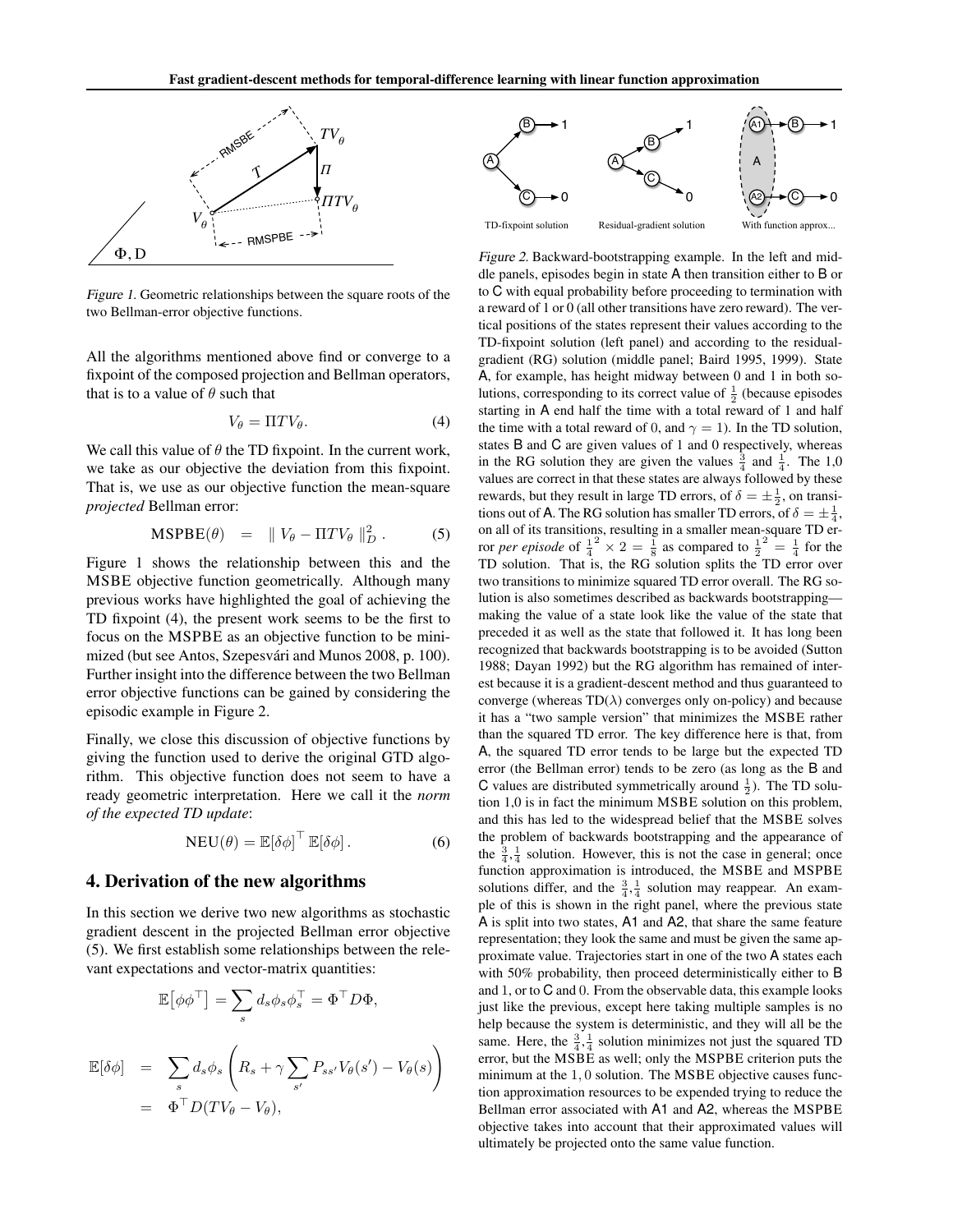and note that

$$
\Pi^{\top} D\Pi = (\Phi(\Phi^{\top} D\Phi)^{-1} \Phi^{\top} D)^{\top} D(\Phi(\Phi^{\top} D\Phi)^{-1} \Phi^{\top} D)
$$
  
=  $D^{\top} \Phi(\Phi^{\top} D\Phi)^{-1} \Phi^{\top} D\Phi(\Phi^{\top} D\Phi)^{-1} \Phi^{\top} D$   
=  $D^{\top} \Phi(\Phi^{\top} D\Phi)^{-1} \Phi^{\top} D$ .

Using these relationships, the projected objective can be written in terms of expectations as

#### $MSPBE(\theta)$

 $=$   $\parallel V_{\theta} - \Pi T V_{\theta} \parallel_{D}^{2}$  $= \| \Pi(V_{\theta} - TV_{\theta}) \|_{D}^{2}$  $= (\Pi(V_\theta - TV_\theta))^\top D(\Pi(V_\theta - TV_\theta))$  $= (V_{\theta} - TV_{\theta})^{\top} \Pi^{\top} D \Pi (V_{\theta} - TV_{\theta})$ =  $(V_{\theta} - TV_{\theta})^{\top} D^{\top} \Phi (\Phi^{\top} D \Phi)^{-1} \Phi^{\top} D (V_{\theta} - TV_{\theta})$ =  $(\Phi^{\top} D(TV_{\theta} - V_{\theta}))^{\top} (\Phi^{\top} D \Phi)^{-1} \Phi^{\top} D(TV_{\theta} - V_{\theta})$  $= \mathbb{E}[\delta \phi]^\top \, \mathbb{E} \big[ \phi \phi^\top \big]^{-1} \, \mathbb{E}[\delta \phi] \,.$ 

From this form, it is clear that MSPBE differs from NEU (6) only by the inclusion of the inverse of the featurecovariance matrix. As in prior work (Sutton, Szepesvari & Maei 2009) we use a second modifiable parameter  $w \in \mathbb{R}^n$ to form a quasi-stationary estimate of all but one of the expectations in the gradient of the objective function, thereby avoiding the need for two independent samples. Here we use a conventional linear predictor which causes  $w$  to approximate

$$
w \approx \mathbb{E} \left[ \phi \phi^{\top} \right]^{-1} \mathbb{E} [\delta \phi]. \tag{7}
$$

Using this, we can write the negative gradient of the MSPBE objective function as

$$
-\frac{1}{2}\nabla\mathbf{M}\mathbf{SPBE}(\theta) = \mathbb{E}[(\phi - \gamma\phi')\phi^{\top}] \mathbb{E}[\phi\phi^{\top}]^{-1} \mathbb{E}[\delta\phi]
$$
  

$$
\approx \mathbb{E}[(\phi - \gamma\phi')\phi^{\top}] w,
$$

which can be directly sampled. The resultant  $O(n)$  algorithm, which we call GTD2, is

$$
\theta_{k+1} = \theta_k + \alpha_k (\phi_k - \gamma \phi'_k)(\phi_k^\top w_k), \tag{8}
$$

where  $w_k$  is updated by

$$
w_{k+1} = w_k + \beta_k (\delta_k - \phi_k^\top w_k) \phi_k.
$$
 (9)

The derivation of our second new algorithm starts from the same expression for the gradient and then takes a slightly different route:

$$
-\frac{1}{2}\nabla MSPBE(\theta)
$$
  
=  $\mathbb{E}[(\phi - \gamma\phi')\phi^{\top}] \mathbb{E}[\phi\phi^{\top}]^{-1} \mathbb{E}[\delta\phi]$   
=  $(\mathbb{E}[\phi\phi^{\top}] - \gamma \mathbb{E}[\phi'\phi^{\top}]) \mathbb{E}[\phi\phi^{\top}]^{-1} \mathbb{E}[\delta\phi]$   
=  $\mathbb{E}[\delta\phi] - \gamma \mathbb{E}[\phi'\phi^{\top}] \mathbb{E}[\phi\phi^{\top}]^{-1} \mathbb{E}[\delta\phi]$   
 $\approx \mathbb{E}[\delta\phi] - \gamma \mathbb{E}[\phi'\phi^{\top}] w,$ 

which is then sampled, resulting in the following  $O(n)$  algorithm, which we call *TD with gradient correction*, or TDC for short:

$$
\theta_{k+1} = \theta_k + \alpha_k \delta_k \phi_k - \alpha \gamma \phi'_k (\phi_k^{\top} w_k), \qquad (10)
$$

where  $w_k$  is generated by (9) as in GTD2. Note that the update to  $\theta_k$  is the sum of two terms, and that the first term is exactly the same as the update (2) of conventional linear TD. The second term is essentially an adjustment or correction of the TD update so that it follows the gradient of the MSPBE objective function. If the second parameter vector is initialized to  $w_0 = 0$ , and  $\beta_k$  is small, then this algorithm will start out making almost the same updates as conventional linear TD. Note also that after the convergence of  $\theta_k$ ,  $w_k$  will converge to zero again.

#### 5. Proof of convergence of GTD2

The purpose of this section is to establish that the GTD2 algorithm converges with probability one to the TD fixpoint (4) under standard assumptions.

Theorem 1 (Convergence of GTD2). *Consider the GTD2 iterations (8) and (9) with step-size sequences*  $\alpha_k$  *and*  $\beta_k$ *satisfying*  $\beta_k = \eta \alpha_k$ ,  $\eta > 0$ ,  $\alpha_k$ ,  $\beta_k \in (0, 1]$ ,  $\sum_{k=0}^{\infty} \alpha_k =$  $\infty$ ,  $\sum_{k=0}^{\infty} \alpha_k^2 < \infty$ . Further assume that  $\overline{(\phi_k, r_k, \phi'_k)}$ *is an i.i.d. sequence with uniformly bounded second moments.* Let  $A = \mathbb{E} [\phi_k(\phi_k - \gamma \phi'_k)^T]$ ,  $b = \mathbb{E}[r_k \phi_k]$ , and  $C = \mathbb{E} \big[ \phi_k \phi_k^{\top} \big]$ . Assume that A and C are non-singular. *Then the parameter vector*  $\theta_k$  *converges with probability one to the TD fixpoint (4).*

*Proof.* The proof is very similar to that given by Sutton, Szepesvári and Maei (2009) for GTD, and we refer the reader to that reference for further details. It is shown there that the TD fixpoint can be written as the condition

$$
-A\theta + b = 0.\t(11)
$$

First, we rewrite the algorithm's two iterations as a single iteration in a combined parameter vector with  $2n$  components,  $\rho_k^{\top} = (d_k^{\top}, \theta_k^{\top})$ , where  $d_k = w_k / \sqrt{\eta}$ , and a new reward-related vector with 2n components,  $g_{k+1}^{\perp} =$  $(r_k \phi_k^+, 0^+)$ , as follows:

$$
\rho_{k+1} = \rho_k + \alpha_k \sqrt{\eta} (G_{k+1} \rho_k + g_{k+1}),
$$

where

$$
G_{k+1} = \begin{pmatrix} -\sqrt{\eta} \phi_k \phi_k^\top & \phi_k (\gamma \phi_k' - \phi_k)^\top \\ (\phi_k - \gamma \phi_k') \phi_k^\top & 0 \end{pmatrix}.
$$

Let  $G = \mathbb{E}[G_k]$  and  $g = \mathbb{E}[g_k]$ . Note that G and g are welldefined as by the assumption the process  $\{\phi_k, r_k, \phi'_k\}_k$  is i.i.d. In particular,

$$
G = \begin{pmatrix} -\sqrt{\eta} C & -A \\ A^\top & 0 \end{pmatrix}, \quad g = \begin{pmatrix} b \\ 0 \end{pmatrix}.
$$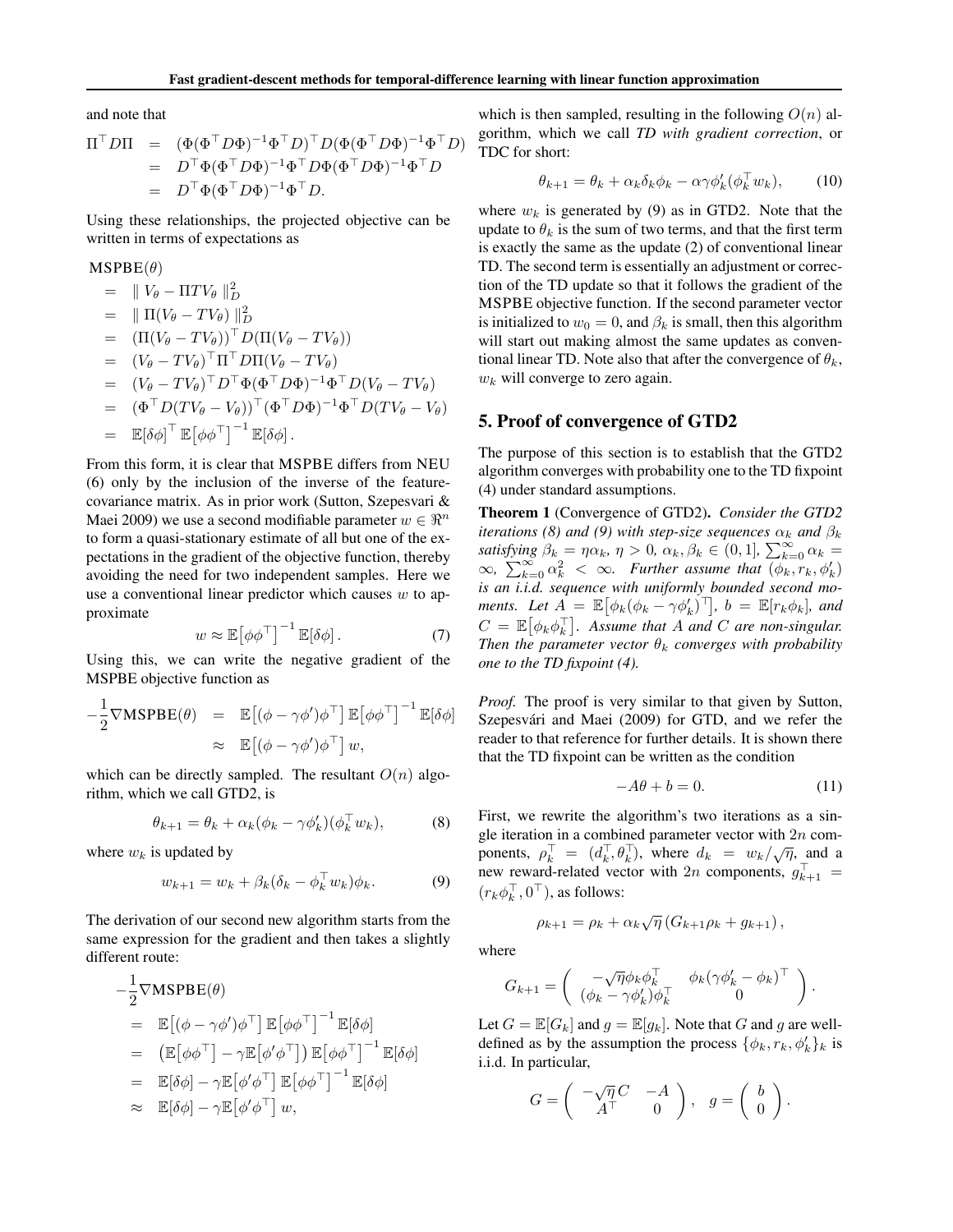Further, note that (11) follows from  $G \rho + g = 0$ , where  $\rho^{\top} = (d^{\top}, \theta^{\top}).$ 

Now we apply the ordinary differential equation (ODE) approach and Theorem 2.2 of Borkar & Meyn (2000). For this purpose we write  $\rho_{k+1} = \rho_k + \alpha_k \sqrt{\eta} (G \rho_k + g + (G_{k+1} G(\rho_k + (g_{k+1} - g)) = \rho_k + \alpha'_k(h(\rho_k) + M_{k+1}),$  where  $\alpha'_{k} = \alpha_{k}\sqrt{\eta}, h(\rho) = g + G\rho$  and  $M_{k+1} = (G_{k+1} - G)\rho_{k} +$  $g_{k+1} - g$ . Let  $\mathcal{F}_k = \sigma(\rho_1, M_1, \dots, \rho_{k-1}, M_k)$  be sigma fields generated by the quantities  $\rho_i$ ,  $M_i$ ,  $i \leq k$ ,  $k \geq 1$ . Theorem 2.2 requires the verification of the following conditions: (i) The function h is Lipschitz and  $h_{\infty}(\rho)$  =  $\lim_{r\to\infty} h(r\rho)/r$  is well-defined for every  $\rho \in \mathbb{R}^{2n}$ ; (iia) The sequence  $(M_k, \mathcal{F}_k)$  is a martingale difference sequence, and (ii-b) for some  $c_0 > 0$ ,  $\mathbb{E} \left[ \left\| M_{k+1} \right\|^2 | \mathcal{F}_k \right] \leq$  $c_0(1+\|\rho_k\|^2)$  holds for any initial parameter vector  $\rho_1$ ; (iii) The sequence  $\alpha'_k$  satisfies  $0 < \alpha'_k \leq 1$ ,  $\sum_{k=1}^{\infty} \alpha'_k = \infty$ ,<br> $\sum_{k=1}^{\infty} (\alpha'_k)^2 < +\infty$ ; (iv) The ODE  $\alpha = h_{k-1}(\alpha)$  has the ori- $\sum_{k=1}^{\infty} (\alpha'_k)^2 < +\infty$ ; (iv) The ODE  $\rho = h_{\infty}(\rho)$  has the origin as a globally asymptotically stable equilibrium and (v) The ODE  $\dot{\rho} = h(\rho)$  has a unique globally asymptotically stable equilibrium. Clearly,  $h(\rho)$  is Lipschitz with coefficient  $||G||$  and  $h_{\infty}(\rho) = G\rho$ . By construction,  $(M_k, \mathcal{F}_k)$ satisfies  $\mathbb{E}[M_{k+1}|\mathcal{F}_k]=0$  and  $M_k \in \mathcal{F}_k$ , i.e., it is a martingale difference sequence. Condition (ii-b) can be shown to hold by a simple application of the triangle inequality and the boundedness of the second moments of  $(\phi_k, r_k, \phi'_k)$ . Condition (iii) is satisfied by our conditions on the stepsize sequences  $\alpha_k$ ,  $\beta_k$ .

For the last two conditions, we begin by showing that the real parts of all the eigenvalues of  $G$  are negative. First, we show that G is non-singular. Using the determinant rule for partitioned matrices, we get  $\det(G) = \det(A^\top C^{-1}A) =$  $(\det C)^{-1} (\det A)^2 \neq 0$ . This indicates that all the eigenvalues of G are non-zero. Now, let  $\lambda \in \mathbb{C}, \lambda \neq 0$  be an eigenvalue of  $G$  with corresponding normalized eigenvector  $x \in \mathbb{C}^{2n}$ ; that is,  $||x||^2 = x^*x = 1$ , where  $x^*$ is the complex conjugate of x. Hence  $x^*Gx = \lambda$ . Let  $x^{\top} = (x_1^{\top}, x_2^{\top})$ , where  $x_1, x_2 \in \mathbb{C}^n$ . Using the definition of G,  $\lambda = x^*Gx = -\sqrt{\eta} ||x_1||_C^2 - x_1^*Ax_2 + x_2^*A^\top x_1$ , where  $||x_1||_C^2 = x_1^* C x_1$ . Because A is real,  $A^* = A^{\top}$ , and it follows that  $(x_1^*Ax_2)^* = x_2^*A^{\dagger}x_1$ . Thus,  $Re(\lambda) =$  $\text{Re}(x^*Gx) = -\sqrt{\eta} \|x_1\|_C^2 \leq 0$ . We are now done if we show that  $x_1$  cannot be zero. If  $x_1 = 0$ , then from  $\lambda = x^*Gx$  we get that  $\lambda = 0$ , which contradicts with  $\lambda \neq 0$ . Thus, (iv) is satisfied. Finally, for the ODE  $\dot{\rho} = h(\rho)$ , note that  $\rho^* = -G^{-1}g$  is the unique asymptotically stable equilibrium with  $\bar{V}(\rho)=(G\rho+g)^T(G\rho+g)/2$ as its associated strict Liapunov function. The claim now follows. □

### 6. Proof of Convergence of TDC

Theorem 2 (Convergence of TD with Gradient Correction). *Consider the iterations (10) and (9) of the TD with* *gradient corrections algorithm. Let the step-size sequences*  $\alpha_k$  *and*  $\beta_k$ ,  $k \geq 0$  *satisfy in this case*  $\alpha_k$ ,  $\beta_k > 0$ *, for all* k,  $\sum_{k=0}^{\infty} \alpha_k = \sum_{k=0}^{\infty} \beta_k = \infty$ ,  $\sum_{k=0}^{\infty} \alpha_k^2$ ,  $\sum_{k=0}^{\infty} \beta_k^2$  $\infty$  and that  $\frac{\alpha_k}{\beta_k} \to 0$  as  $k \to \infty$ . Further assume that  $(\phi_k, r_k, \phi'_k)$  *is an i.i.d. sequence with uniformly bounded*  $second$  moments. Let  $A = \mathbb{E} [\phi_k(\phi_k - \gamma \phi'_k)^T], b =$  $\mathbb{E}[r_k \phi_k]$ , and  $C = \mathbb{E}[\phi_k \phi_k^{\top}]$ . Assume that A and C are *non-singular matrices. Then the parameter vector*  $\theta_k$  *converges with probability one to the TD fixpoint (4).*

*Proof.* The proof of this theorem relies on a two-timescale difference in the step-size schedules  $\{\alpha_k\}$  and  $\{\beta_k\}$ ; see Borkar (1997) for a convergence analysis of general twotimescale stochastic approximation recursions. The recursions (9) and (10) correspond to the faster and slower recursions respectively. This is because beyond some integer  $N_0 > 0$  (i.e.,  $\forall k \ge N_0$ ), the increments in (9) are uniformly larger than those in (10) and hence converge faster. Along the faster timescale, i.e., the one corresponding to  $\{\beta_k\}$  (see Borkar (1997) for a detailed description of faster and slower timescales), the associated system of ODEs corresponds to

$$
\dot{\theta}(t) = 0,\t(12)
$$

$$
\dot{w}(t) = \mathbb{E}[\delta_t \phi_t \mid \theta(t)] - Cw(t). \tag{13}
$$

The ODE (12) suggests that  $\theta(t) \equiv \theta$  (i.e., a time invariant parameter) when viewed from the faster timescale. Indeed, recursion (10) can be rewritten as

$$
\theta_{k+1} = \theta_k + \beta_k \xi(k),
$$

where, from (10),  $\xi(k) = \left(\frac{\alpha_k}{\beta_k}\right)$  $\left(\delta_k \phi_k - \gamma \phi_k' \phi_k^\top w_k\right)$  $\rightarrow 0$ almost surely as  $k \to \infty$ , because  $\frac{a_k}{\beta_k} \to 0$  as  $k \to \infty$ . By the Hirsch lemma (Theorem 1, pp. 339 of Hirsch 1989), it follows that  $|| \theta_k - \theta || \rightarrow 0$  almost surely as  $k \rightarrow \infty$  for some  $\theta$  that depends on the initial condition  $\theta_0$  of recursion (10).

Consider now the recursion (9). Let  $M_{k+1}$  =  $(\delta_k \phi_k - \phi_k \phi_k^T w_k) - \mathbb{E} \left[ (\delta_k \phi_k - \phi_k \phi_k^T w_k) \mid \mathcal{F}(k) \right]$ , where  $\mathcal{F}(k) = \sigma(w_l, \theta_l, l \leq k; \phi_s, \phi'_s, r_s, s \leq k), k \geq 1$  are the sigma fields generated by  $w_0, \theta_0, w_{l+1}, \theta_{l+1}, \phi_l, \phi'_l$ ,  $0 \leq l < k$ . It is easy to verify that  $M_{k+1}$ ,  $k \geq 0$  are integrable random variables that satisfy  $\mathbb{E}[M_{k+1} | \mathcal{F}(k)] = 0$ ,  $\forall k \geq 0$ . Also, because  $r_k$ ,  $\phi_k$  and  $\phi'_k$  have uniformly bounded second moments, it can be seen that

$$
\mathbb{E}\big[\|M_{k+1}\|^2|\mathcal{F}(k)\big] \le c_1(1+\|w_k\|^2+\|\theta_k\|^2), \ k \ge 0,
$$

for some constant  $c_1 > 0$ . Now consider the ODE pair (12)-(13). Because  $\theta(t) \equiv \theta$  from (12), the ODE (13) can be written as

$$
\dot{w}(t) = \mathbb{E}[\delta_t \phi_t \mid \theta] - Cw(t). \tag{14}
$$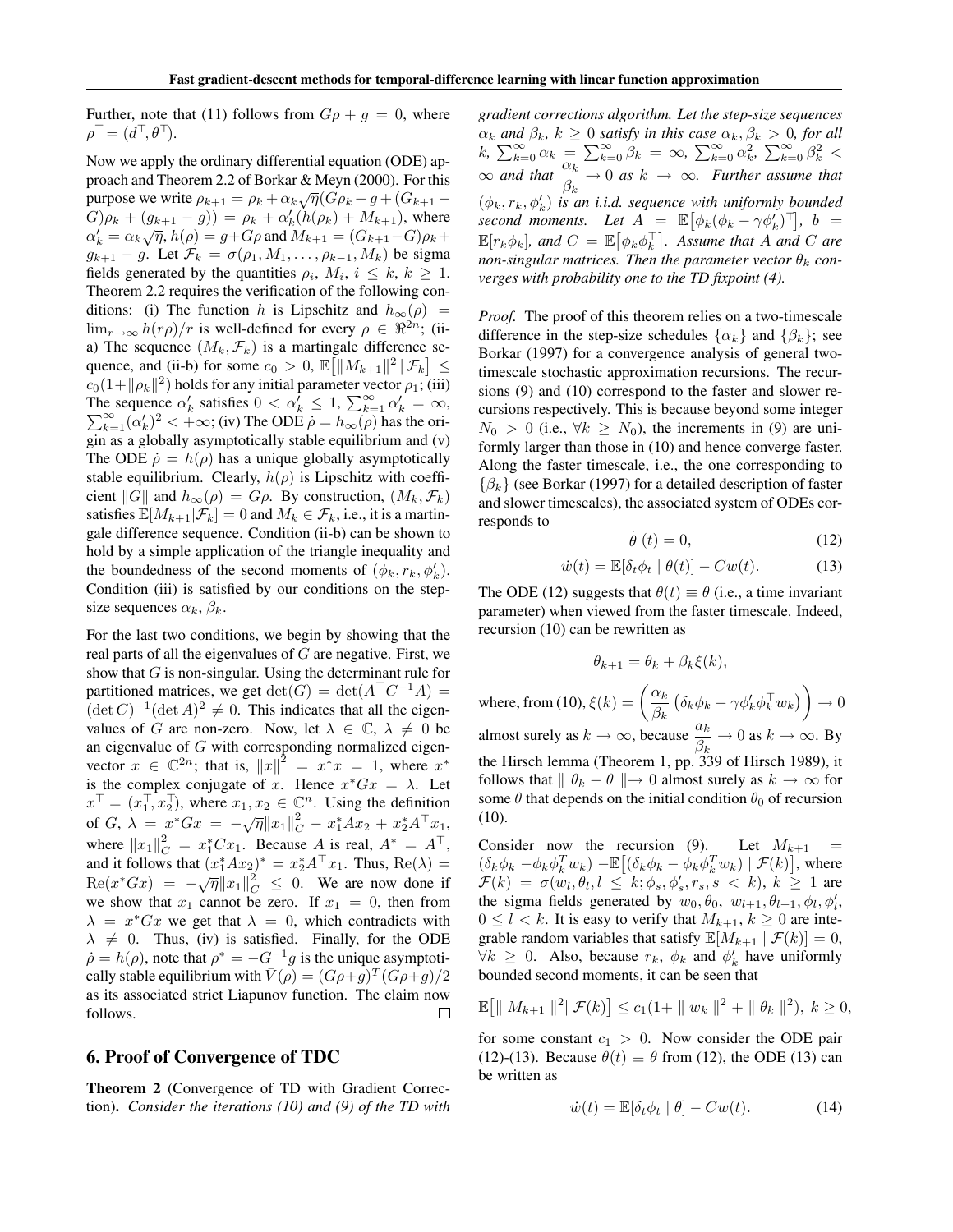Now consider the function  $h(w) = \mathbb{E}[\delta \phi | \theta] - Cw$ , i.e., the driving vector field of the ODE (14). For (14),  $w^* =$  $C^{-1}\mathbb{E}[\delta\phi | \theta]$  is the unique globally asymptotically stable equilibrium. Let  $h_{\infty}(\cdot)$  be the function defined by ble equilibrium. Let  $h_{\infty}(\cdot)$  be the function defined by  $h_{\infty}(w) = \lim_{r \to \infty} \frac{h(rw)}{r}$  $\frac{r(w)}{r}$ . Then  $h_{\infty}(w) = -Cw$ . For the ODE

$$
\dot{w}(t) = h_{\infty}(w(t)) = -Cw(t),
$$

the origin is a globally asymptotically stable equilibrium because  $C$  is a positive definite matrix (because it is nonnegative definite and nonsingular). Assumptions (A1) and (A2) of Borkar & Meyn 2000 are now verified and by their Theorem 2.2 we obtain that  $|| w_k - w^* || \rightarrow 0$  almost surely as  $k \to \infty$ .

Consider now the slower timescale recursion (10). In the light of the above, (10) can be rewritten as

$$
\theta_{k+1} = \theta_k + \alpha_k \delta_k \phi_k - \alpha_k \gamma \phi'_k \phi_k^\top C^{-1} \mathbb{E} [\delta_k \phi_k \mid \theta_k].
$$
 (15)

Let  $\mathcal{G}(k) = \sigma(\theta_l, l \leq k; \phi_s, \phi'_s, r_s, s < k)$  be sigma fields generated by the quantities  $\theta_0$ ,  $\theta_{l+1}$ ,  $\phi_l$ ,  $\phi'_l$ ,  $0 \le l < k$ . Let

$$
Z_{k+1} = (\delta_k \phi_k - \gamma \phi'_k \phi_k^{\top} C^{-1} \mathbb{E} [\delta_k \phi_k \mid \theta_k])
$$
  
\n
$$
- \mathbb{E} [(\delta_k \phi_k - \gamma \phi'_k \phi_k^{\top} C^{-1} \mathbb{E} [\delta_k \phi_k \mid \theta_k]) \mid \mathcal{G}(k)]
$$
  
\n
$$
= (\delta_k \phi_k - \gamma \phi'_k \phi_k^{\top} C^{-1} \mathbb{E} [\delta_k \phi_k \mid \theta_k])
$$
  
\n
$$
- \mathbb{E} [\delta_k \phi_k \mid \theta_k] - \gamma \mathbb{E} [\phi'_k \phi_k^{\top} \mid C^{-1} \mathbb{E} [\delta_k \phi_k \mid \theta_k].
$$

It is easy to see that  $Z_k, k \geq 0$  are integrable random variables and  $\mathbb{E}[Z_{k+1} | \mathcal{G}(k)] = 0, \forall k \geq 0$ . Further,

$$
\mathbb{E}\big[\|\ Z_{k+1}\|^2\|\mathcal{G}(k)\big]\leq c_2(1+\|\theta_k\|^2),\ k\geq 0,
$$

for some constant  $c_2 > 0$ , again because  $r_k$ ,  $\phi_k$  and  $\phi'_k$ have uniformly bounded second moments.

Consider now the following ODE associated with (10):

$$
\dot{\theta}(t) = (I - \mathbb{E}[\gamma \phi' \phi^T] C^{-1}) \mathbb{E}[\delta \phi \mid \theta(t)]. \quad (16)
$$

Let  $\bar{h}(\theta(t))$  be the driving vector field of the ODE (16). Note that

$$
\bar{h}(\theta(t)) = (I - \mathbb{E}[\gamma \phi' \phi^T] C^{-1}) \mathbb{E}[\delta \phi | \theta(t)]
$$
  
\n
$$
= (C - \mathbb{E}[\gamma \phi' \phi^T]) C^{-1} \mathbb{E}[\delta \phi | \theta(t)]
$$
  
\n
$$
= (\mathbb{E}[\phi \phi^T] - \mathbb{E}[\gamma \phi' \phi^T]) C^{-1} \mathbb{E}[\delta \phi | \theta(t)]
$$
  
\n
$$
= A^T C^{-1}(-A\theta(t) + b),
$$

because  $\mathbb{E}[\delta \phi | \theta(t)] = -A\theta(t) + b$ .

Now  $\theta^* = A^{-1}b$  can be seen to be the unique globally asymptotically stable equilibrium for  $(16)$ .  $\bar{h}_{\infty}(\theta) = \lim_{r \to \infty} \frac{\bar{h}(r\theta)}{r}$  $\frac{r\sigma}{r}$ . Then  $\bar{h}_{\infty}(\theta) = -A^{T}C^{-1}A\theta$ . Consider now the ODE

$$
\dot{\theta}(t) = -A^T C^{-1} A\theta(t). \tag{17}
$$

Because  $C^{-1}$  is positive definite and A has full rank (as it is nonsingular by assumption), the matrix  $A<sup>T</sup>C<sup>-1</sup>A$  is also positive definite. The ODE (17) has the origin as its unique globally asymptotically stable equilibrium. The assumptions (A1)-(A2) of Borkar & Meyn 2000 are once again verified and the claim follows.  $\Box$ 

## 7. Empirical Results

To begin to assess the practical utility of the new algorithms, we compared their empirical learning rate to that of GTD and conventional TD on four small problems—three random-walk problems and a Boyan-chain problem—and a larger Computer Go problem. All of these problems were episodic, undiscounted, and involved only on-policy training with a fixed policy.

The random-walk problems were all based on the standard Markov chain (Sutton 1988; Sutton & Barto 1998) with a linear arrangement of five states plus two absorbing terminal states at each end. Episodes began in the center state of the five, then transitioned randomly with equal probability to a neighboring state until a terminal state was reached. The rewards were zero everywhere except on transition into the right terminal state, upon which the reward was  $+1$ . We used three versions of this problem, differing only in their feature representations. The first representation, which we call *tabular features*, was the familiar table-lookup case in which, for example, the second state was represented by the vector  $\phi_2 = (0, 1, 0, 0, 0)^\top$ . The second representation, which we call *inverted features*, was chosen to cause extensive inappropriate generalization between states; it represented the second state by  $\phi_2 = (\frac{1}{2}, 0, \frac{1}{2}, \frac{1}{2}, \frac{1}{2})^\top$  (the value  $\frac{1}{2}$  was chosen to give the feature vectors unit norm). The third representation, which we called *dependent features*, used only  $n = 3$  features and was not sufficient to solve the problem exactly. The feature vectors for the five states, left to right, were  $\phi_1 = (1, 0, 0)^\top$ ,  $\phi_2 = (\frac{1}{\sqrt{2}}, \frac{1}{\sqrt{2}}, 0)^\top$ ,  $\phi_3 = (\frac{1}{\sqrt{3}}, \frac{1}{\sqrt{3}}, \frac{1}{\sqrt{3}})^\top, \ \phi_4 = (0, \frac{1}{\sqrt{2}}, \frac{1}{\sqrt{2}})^\top, \text{ and } \phi_5 =$  $(0, 0, 1)$ <sup>T</sup>. The Boyan-chain problem is a standard episodic task for comparing TD-style algorithms with linear function approximation (see Boyan 2002 for details). We used the version with 14 states and  $n = 4$  features.

We applied GTD, GTD2, TDC, and TD to these problems with a range of constant values for their step-size parameters. The parameter  $\alpha$  was varied over a wide range of values, in powers of 2. For the GTD, GTD2, and TDC algorithms, the ratio  $\eta = \beta/\alpha$  took values from the set  $\{\frac{1}{4}, \frac{1}{2}, 1, 2\}$  for the random-walk problems; one lower power of two was added for the Boyan-chain problem. The initial parameter vectors,  $\theta_0$  and  $w_0$ , were set to 0 for all algorithms.

Each algorithm and parameter setting was run for 100-500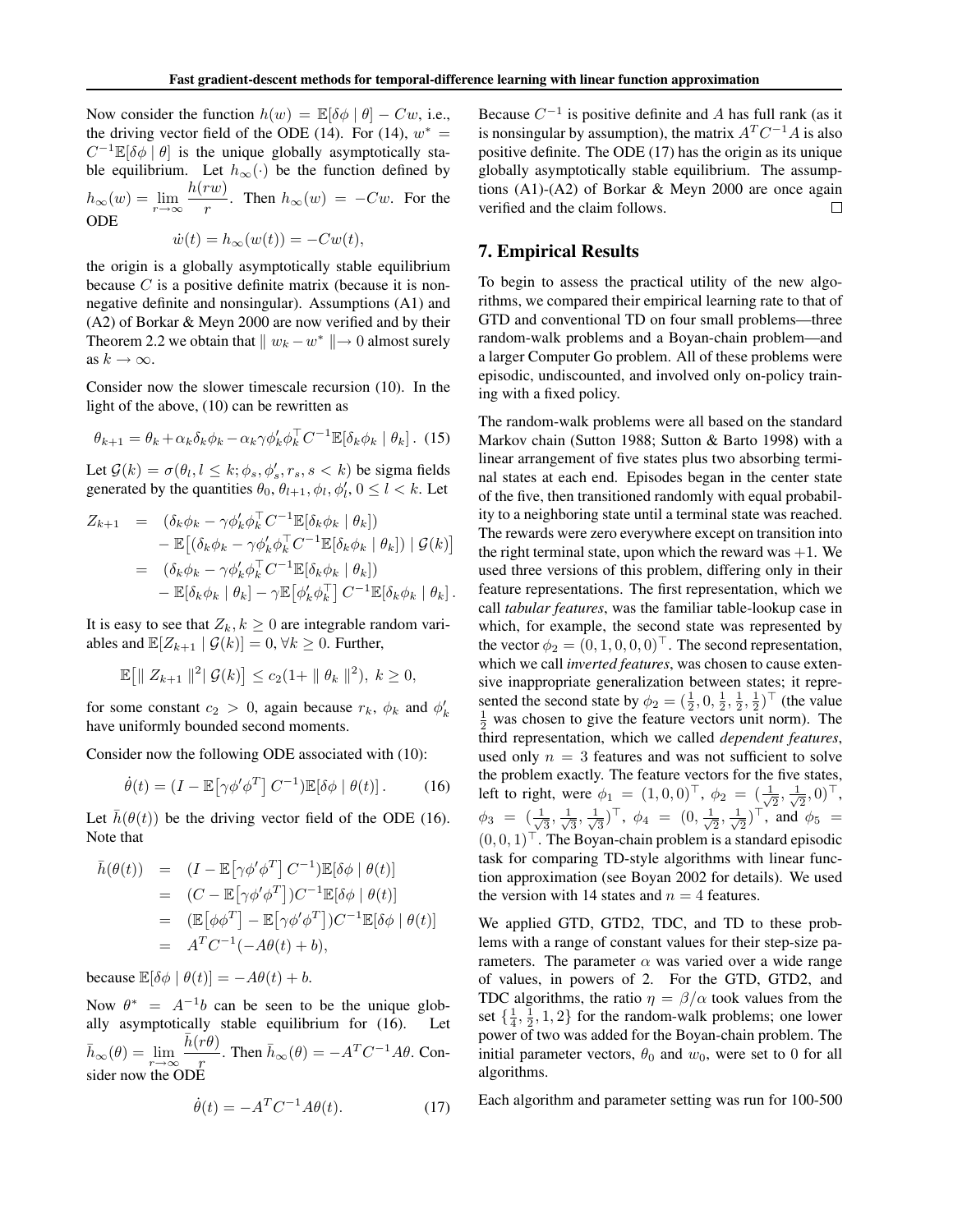

*Figure 3.* Empirical results on the four small problems—three versions of the 5-state random walk plus the 14-state Boyan chain. In each of the four panels, the right subpanel shows a learning curve at best parameter values, and the left subpanel shows a parameter study plotting the average height of the learning curve for each algorithm, for various  $\eta = \beta/\alpha$ , as a function of  $\alpha$ .

episodes depending on the problem, with the square root of the MSPBE, MSBE, NEU, and MSE (see Section 4) computed after each episode, then averaged over 100 independent runs. Figure 3 summarizes all the results on the small problems using the MSPBE as the performance measure. The results for the other objective functions were similar in all cases and produced the same rankings. The standard errors are all on the order of  $10^{-4}$  or less, so are not shown. All the algorithms were similar in terms of their dependence and sensitivity to the step sizes. Overall, GTD learned the slowest, followed after a significant margin by GTD2, followed by TDC and TD. TDC and TD performed similarly, with the extra flexibility provided by  $\beta$  sometimes allowing TDC to perform slightly better.

To get a measure of how well the new algorithms perform on a larger problem, we applied them to learning an evaluation function for 9x9 Computer Go. We used a version of RLGO (Silver et al. 2007) modified to use a purely linear evaluation function. This system used 969,894 binary features corresponding to all possible shapes in every 3x3, 2x2, and 1x1 region of the board. Using weight sharing to take advantage of location-independent and locationdependent symmetries, the million features are reduced to a parameter vector of  $n = 63,303$  components. With this large of a parameter vector,  $O(n^2)$  methods are not feasible. To make the problem as straightforward as possible, we sought to learn the value function for a fixed policy, in this case for the policy that chose randomly among the legal moves. Experience was generated by self-play, with all rewards zero except upon winning the game, when the



*Figure 4.* Residual error in learning an evaluation function for 9x9 Computer Go, as a function of algorithm and step-size, in terms of the square root of the norm of the expected TD update (6). The  $\eta$  values used were  $\frac{1}{16}$ ,  $\frac{1}{8}$ ,  $\frac{1}{4}$ ,  $\frac{1}{2}$ , 1, and 2.

reward was 1.

We applied all four algorithms to this problem with a range of step sizes. In each run,  $\theta$  was initialized to random values uniformly distributed in  $[-0.1, 0.1]$ . The secondary parameter,  $w$ , was initialized to 0. Training then proceeded for 1000 complete games, after which  $\theta$  was frozen and another 1000 games run to compute an estimate of an objective function. The objective functions cannot be exactly computed here because of the size of the problem. The NEU objective is the most straightforward to estimate sim-